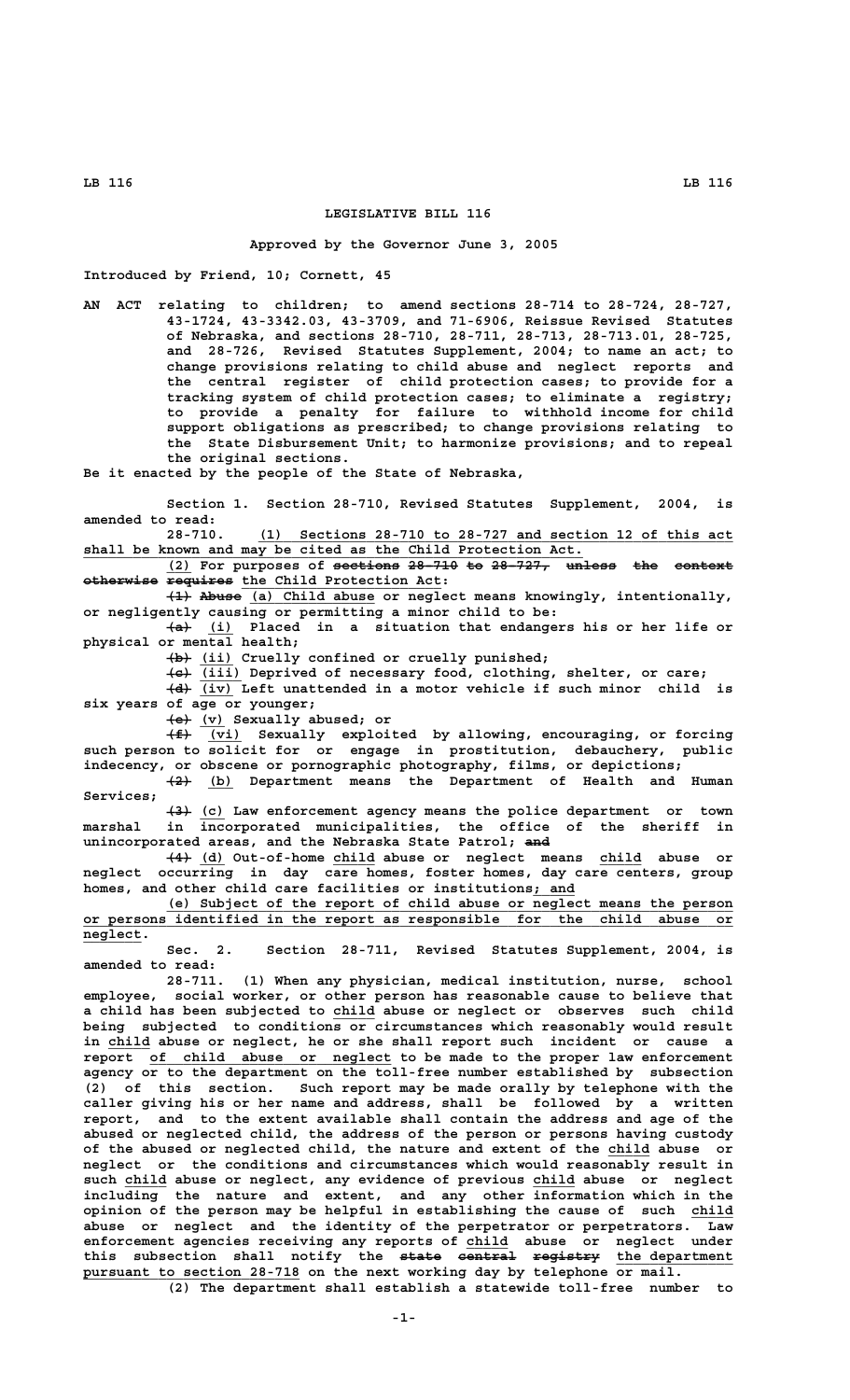**be used by any person any hour of the day or night, any day of the week, to** make reports of child abuse or neglect. Reports of child abuse or neglect not **previously made to or by a law enforcement agency shall be made immediately to such agency by the department.**

**Sec. 3. Section 28-713, Revised Statutes Supplement, 2004, is amended to read:**

Upon the receipt of a call reporting child abuse and **neglect as required by section 28-711:**

**(1) It is the duty of the law enforcement agency to investigate the report, to take immediate steps to protect the child, and to institute legal proceedings if appropriate. In situations of alleged out-of-home child abuse \_\_\_\_\_ or neglect if the person or persons to be notified have not already been notified and the person to be notified is not the subject of the report of\_\_ \_\_\_\_\_\_\_\_\_\_\_\_\_\_\_\_\_\_\_\_\_\_ child abuse or neglect, the law enforcement agency shall immediately notify the person or persons having custody of each child who has allegedly been** abused or neglected that such report of alleged child abuse or neglect has **been made and shall provide such person or persons with information of the \_\_\_\_\_ nature of the alleged child abuse or neglect. The law enforcement agency may request assistance from the Department of Health and Human Services during the investigation and shall, by the next working day, notify either the hotline or the department of receipt of the report, including whether or not an investigation is being undertaken by the law enforcement agency. A copy of all reports, whether or not an investigation is being undertaken, shall be provided to the department;**

**(2) In situations of alleged out-of-home child abuse or neglect if \_\_\_\_\_ the person or persons to be notified have not already been notified and the** person to be notified is not the subject of the report of child abuse or neglect, the department shall immediately notify the person or persons having **custody of each child who has allegedly been abused or neglected that such \_\_\_\_\_ report of alleged child abuse or neglect has been made and shall provide such** person or persons with information of the nature of the alleged **child** abuse or **neglect and any other information that the department deems necessary. The department shall investigate for the purpose of assessing each report of child \_\_\_\_\_\_\_\_ \_\_\_\_\_\_\_\_\_\_\_\_\_\_\_\_\_\_ abuse or neglect to determine the risk of harm to the child involved. The department shall also provide such social services as are necessary and appropriate under the circumstances to protect and assist the child and to preserve the family;**

**(3) The department may make a request for further assistance from the appropriate law enforcement agency or take such legal action as may be appropriate under the circumstances;**

**(4) The department shall, by the next working day after receiving a \_\_\_\_\_\_\_\_\_\_\_\_\_\_\_\_\_\_\_\_\_\_\_\_\_ report of child abuse or neglect under subdivision (1) of this section, make a written report or a summary on forms provided by the department to the proper** law enforcement agency in the county and enter in the central registry  **\_\_\_\_\_\_\_\_\_\_\_\_\_\_\_\_\_\_\_\_\_\_\_\_\_\_\_\_\_\_\_\_\_\_\_\_\_\_\_\_\_\_\_\_\_\_\_\_\_\_\_\_\_\_\_\_\_\_\_\_\_\_\_\_\_\_\_\_\_\_\_\_\_\_\_\_\_\_ tracking system of child protection cases maintained pursuant to section \_\_\_\_\_\_ \_\_\_\_\_\_\_\_\_\_\_\_\_\_\_\_\_\_\_\_\_\_\_\_\_ —— ————— 28-715 all reports of child abuse or neglect opened for investigation of abuse —— ——————— or neglect and any action taken; and**

**(5) The department shall, upon request, make available to the appropriate investigating law enforcement agency and the county attorney a copy of all reports relative to a case of suspected child abuse or neglect. \_\_\_\_\_**

**Sec. 4. Section 28-713.01, Revised Statutes Supplement, 2004, is amended to read:**

**28-713.01. Upon completion of the investigation pursuant to section 28-713:**

**(1) In situations of alleged out-of-home child abuse or neglect, the \_\_\_\_\_ person or persons having custody of the allegedly abused or neglected child or children shall be given written notice of the results of the investigation and any other information the law enforcement agency or department deems necessary. Such notice and information shall be sent by first-class mail; and**

 **\_\_\_\_\_\_\_\_\_\_\_\_\_\_\_\_\_\_\_\_\_\_\_\_\_\_\_ (2) The subject of the report of child abuse or neglect shall be given written notice of the determination of the case and whether the subject \_\_\_\_\_\_\_\_\_\_\_\_\_\_\_\_\_\_\_\_\_\_\_\_\_ of the report of child abuse or neglect will be entered into the central** register <del>pursuant to subdivision (1), (2), or (3)</del> of child protection cases maintained pursuant to section 28-718 under the criteria provided in section  **28-720.**

**Such notice to the subject shall be sent by certified mail to the ————————— \_\_\_\_\_\_\_\_\_\_\_\_\_\_\_\_\_\_\_\_\_\_\_\_\_\_\_\_\_\_\_\_\_\_\_\_\_\_\_\_\_\_\_\_\_\_\_\_\_ subject's last-known address of the subject of the report of child abuse or \_\_\_\_\_\_\_ neglect and shall include:**

**(a) The nature of the report;**

(b) The classification of the report under section 28-720; and

 **————————— \_\_\_\_\_\_\_\_\_\_\_\_\_\_\_\_\_\_\_\_\_\_\_\_\_\_\_\_ (c) Notification of the subject's right of the subject of the report \_\_\_\_\_\_\_\_\_\_\_\_\_\_\_\_\_\_\_\_\_\_\_\_\_\_\_ of child abuse or neglect to a hearing and appeal in accordance with section**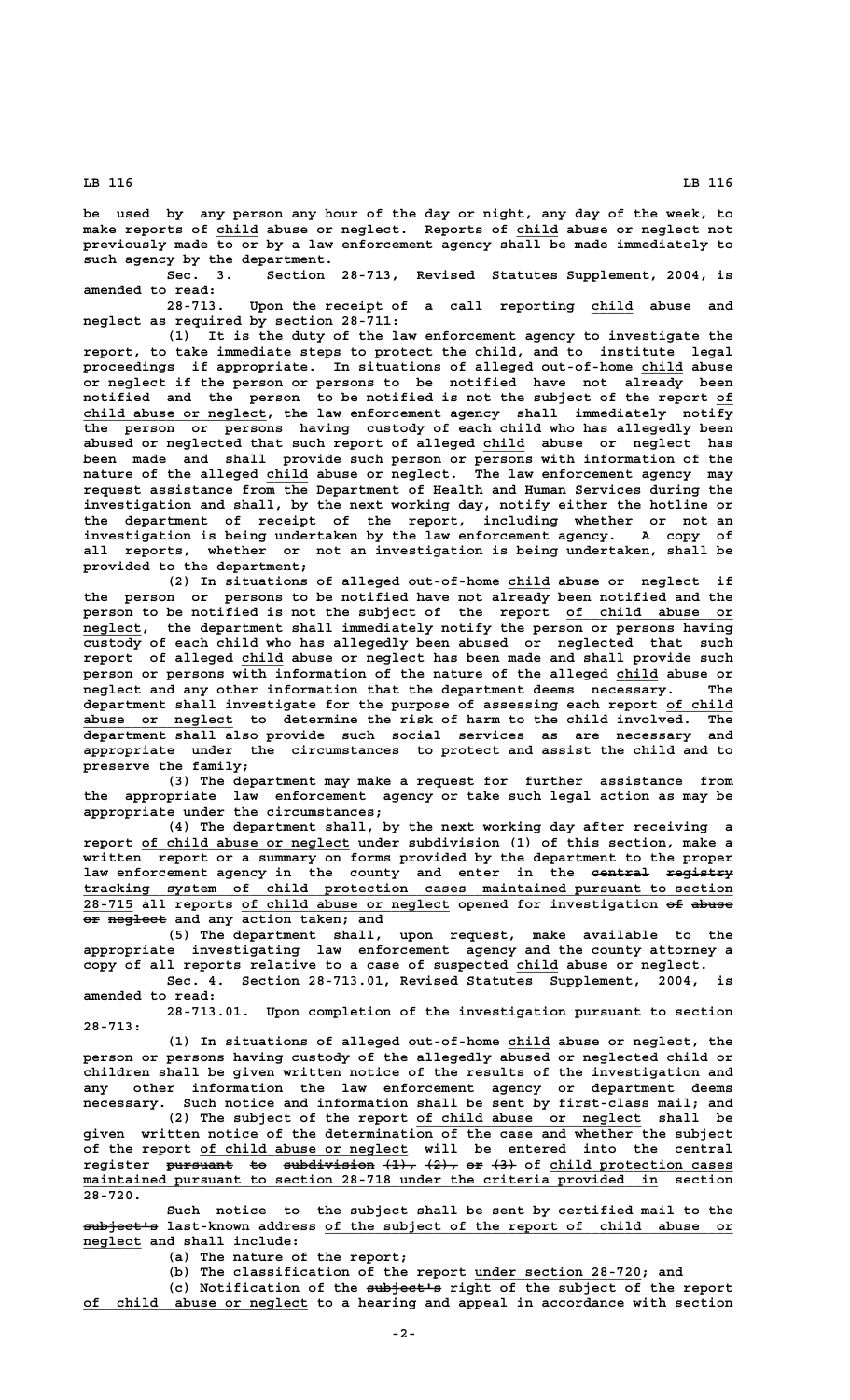**28-723.**

**Sec. 5. Section 28-714, Reissue Revised Statutes of Nebraska, is amended to read:**

**28-714. The privileged communication between patient and physician, between client and professional counselor, and between husband and wife shall not be a ground for excluding evidence in any judicial proceeding resulting** from a report <del>pursuant to sections 28-710 to 28-717</del> of child abuse or neglect  **\_\_\_\_\_\_\_\_\_\_\_\_\_\_\_\_\_\_\_\_\_\_\_\_\_\_ required by section 28-711.**

**Sec. 6. Section 28-715, Reissue Revised Statutes of Nebraska, is amended to read:**

28-715. The department shall <del>file each report of suspected abuse or</del>  $negleet$  in a special state Abused or Neglected Child Registry to be maintained in the department retain all information from all reports of suspected child  **\_\_\_\_\_\_\_\_\_\_\_\_\_\_\_\_\_\_\_\_\_\_\_\_\_\_\_\_\_\_\_\_\_\_\_\_\_\_\_\_\_\_\_\_\_\_\_\_\_\_\_\_\_\_\_\_\_\_\_\_\_\_\_\_\_\_\_\_\_\_\_\_\_\_\_\_\_\_ abuse or neglect required by section 28-711 and all records generated as a \_\_\_\_\_\_\_\_\_\_\_\_\_\_\_\_\_\_\_\_\_\_\_\_\_\_\_\_\_\_\_\_\_\_\_\_\_\_\_\_\_\_\_\_\_\_\_\_\_\_\_\_\_\_\_\_\_\_\_\_\_\_\_\_\_\_\_\_\_\_\_\_\_\_\_\_\_\_ result of such reports in a tracking system of child protection cases. The** tracking system shall be used for statistical purposes as well as a reference  **\_\_\_\_\_\_\_\_\_\_\_\_\_\_\_\_\_\_\_\_\_\_\_\_\_\_\_\_\_\_\_\_\_\_\_\_\_\_\_\_\_\_\_\_\_\_\_\_\_\_\_\_\_\_\_\_\_\_\_\_\_\_\_\_\_\_\_\_\_\_\_\_\_\_\_\_\_\_ for future investigations if subsequent reports of child abuse or neglect are \_\_\_\_\_\_\_\_\_\_\_\_\_\_\_\_\_\_\_\_\_\_\_\_\_\_\_\_\_\_\_\_\_\_\_\_\_\_\_\_\_\_\_\_\_\_\_\_\_\_\_\_\_\_\_\_\_\_\_\_\_\_\_\_\_\_\_\_\_\_\_\_\_\_\_\_\_\_ made involving the same victim or subject of a report of child abuse or neglect. \_\_\_\_\_\_\_**

> **Sec. 7. Section 28-716, Reissue Revised Statutes of Nebraska, is amended to read:**

**28-716. Any person participating in an investigation or the making \_\_\_\_\_\_\_\_\_\_\_\_\_\_\_\_\_\_\_\_\_\_\_\_\_\_\_\_\_\_\_\_\_\_\_\_\_\_\_\_\_\_\_\_\_\_\_\_\_\_\_\_ of a report of child abuse or neglect required by section 28-711 pursuant to the provisions of sections 28-710 to 28-717 or participating in a judicial ——— —————————— —— ———————— —————— —— ————— proceeding resulting therefrom shall be immune from any liability, civil or criminal, that might otherwise be incurred or imposed, except for maliciously false statements.**

**Sec. 8. Section 28-717, Reissue Revised Statutes of Nebraska, is amended to read:**

**28-717. Any person who willfully fails to make any report of child \_\_\_\_\_\_\_\_** abuse or neglect required by the provisions of sections 28-710 to 28-717, or **knowingly releases confidential information other than as provided by sections ————————— ———————— ———————————— ——————————— ————— ———— —— ———————— —— ———————— 28-710 to 28-717, section 28-711 shall be guilty of a Class III misdemeanor.**<br> **Sec.** 9. Section 28-718, Reissue Revised Statutes of Nebraska, :

Section 28-718, Reissue Revised Statutes of Nebraska, is **amended to read:**

**28-718. There shall be a central register of child protection cases \_\_\_\_\_\_\_\_\_\_\_\_\_\_\_\_\_\_\_\_\_\_\_\_\_\_\_\_\_\_\_\_\_\_\_\_\_\_\_\_\_\_\_\_\_\_\_\_\_ maintained in the department containing records of all reports of child abuse \_\_\_\_\_\_\_\_\_\_\_\_\_\_\_\_\_\_\_\_\_\_\_\_\_\_\_\_\_\_\_\_\_\_\_\_\_\_\_\_\_\_\_\_\_\_\_\_\_\_\_\_\_\_\_\_\_\_\_\_\_\_\_\_\_\_\_\_\_\_\_\_\_\_\_\_\_\_ or neglect opened for investigation as provided in section 28-713 and \_\_\_\_\_\_\_\_\_\_\_\_\_\_\_\_\_\_\_\_\_\_\_\_\_\_\_\_\_\_\_\_\_\_\_\_\_\_\_\_\_\_\_\_\_\_\_\_\_\_\_\_\_\_\_\_\_\_\_\_\_\_\_\_\_\_\_\_\_\_\_\_\_\_\_\_\_\_ classified as either court substantiated or inconclusive as provided in section 28-720. \_\_\_\_\_\_\_\_\_\_\_\_\_\_**

> **Sec. 10. Section 28-719, Reissue Revised Statutes of Nebraska, is amended to read:**

**28-719. Upon complying with identification requirements established by regulation of the department, or when ordered by a court of competent jurisdiction, any person legally authorized by section 28-722, 28-726, or 28-727 to have access to records relating to child abuse and neglect may \_\_\_\_\_ request and shall be immediately provided the information requested in accordance with the requirement of sections 28-710 to 28-713, 28-715, and ———————— —————— —— ——————— ——————— ———** 28-718 to 28-727 the Child Protection Act. Such information shall not include the name and address of the person making the report of child abuse or  **\_\_\_\_\_\_\_ neglect. The names and other identifying data and the dates and the circumstances of any persons requesting or receiving information from the \_\_\_\_\_\_\_\_\_\_\_\_\_\_\_\_\_\_\_\_\_\_\_\_\_\_\_\_\_\_\_\_\_\_\_\_\_\_\_\_\_\_\_\_\_\_\_\_\_\_\_\_\_\_\_\_\_\_\_\_\_ central register of child protection cases maintained pursuant to section \_\_\_\_\_\_ ——— \_\_\_\_ 28-718 shall be entered in the such register record.**

**Sec. 11. Section 28-720, Reissue Revised Statutes of Nebraska, is amended to read:**

28-720. All cases in entered into the central register of child protection cases maintained pursuant to section 28-718 shall be classified in  **\_\_ \_ as one of the following:**

 **\_\_\_ ——————————— ——— \_\_\_\_\_\_\_\_\_\_\_\_\_\_\_\_\_\_\_\_\_\_\_\_\_\_\_\_ (1) categories: (1) Court substantiated, if a court of competent \_\_\_\_\_\_\_\_\_\_\_\_\_\_\_\_\_\_\_\_\_\_\_\_\_\_\_\_\_\_\_\_\_\_\_\_\_\_\_\_\_\_\_\_\_\_\_\_\_\_\_\_\_\_\_\_\_\_\_\_\_\_\_\_\_\_\_\_\_\_\_\_\_\_\_\_\_\_ jurisdiction has entered a judgment of guilty against the subject of the \_\_\_\_\_\_\_\_\_\_\_\_\_\_\_\_\_\_\_\_\_\_\_\_\_\_\_\_\_\_\_\_\_\_\_\_\_\_\_\_\_\_\_\_\_\_\_\_\_\_\_\_\_\_\_\_\_\_\_\_\_\_\_\_\_\_\_\_\_\_\_\_\_\_\_\_\_\_ report of child abuse or neglect upon a criminal complaint, indictment, or \_\_\_\_\_\_\_\_\_\_\_\_\_\_\_\_\_\_\_\_\_\_\_\_\_\_\_\_\_\_\_\_\_\_\_\_\_\_\_\_\_\_\_\_\_\_\_\_\_\_\_\_\_\_\_\_\_\_\_\_\_\_\_\_\_\_\_\_\_\_\_\_\_\_\_\_\_\_ information or there has been an adjudication of jurisdiction of a juvenile \_\_\_\_\_\_\_\_\_\_\_\_\_\_\_\_\_\_\_\_\_\_\_\_\_\_\_\_\_\_\_\_\_\_\_\_\_\_\_\_\_\_\_\_\_\_\_\_\_\_\_\_\_\_\_\_\_\_\_\_\_\_\_\_\_\_\_\_\_\_\_\_\_\_\_\_\_\_ court over the child under subdivision (3)(a) of section 43-247 which relates** or pertains to the report of child abuse or neglect;  $(2)$  petition to be filed;  $\left\{4\right\}$  investigation inconclusive; or  $\left\{4\right\}$  unfounded report, whichever the case may be. All information identifying the subjects of unfounded reports shall be expunged from the register forthwith

 **\_\_\_\_\_\_\_\_\_\_\_\_\_\_\_\_\_\_\_\_\_\_\_\_\_\_\_\_\_\_\_\_\_\_\_\_\_\_\_\_\_\_\_\_\_\_\_\_\_\_\_\_\_\_\_\_\_\_\_\_\_\_\_\_\_\_\_\_ (2) Court pending, if a criminal complaint, indictment, or \_\_\_\_\_\_\_\_\_\_\_\_\_\_\_\_\_\_\_\_\_\_\_\_\_\_\_\_\_\_\_\_\_\_\_\_\_\_\_\_\_\_\_\_\_\_\_\_\_\_\_\_\_\_\_\_\_\_\_\_\_\_\_\_\_\_\_\_\_\_\_\_\_\_\_\_\_\_ information or a juvenile petition under subdivision (3)(a) of section 43-247,** which relates or pertains to the subject of the report of abuse or neglect, has been filed and is pending in a court of competent jurisdiction; or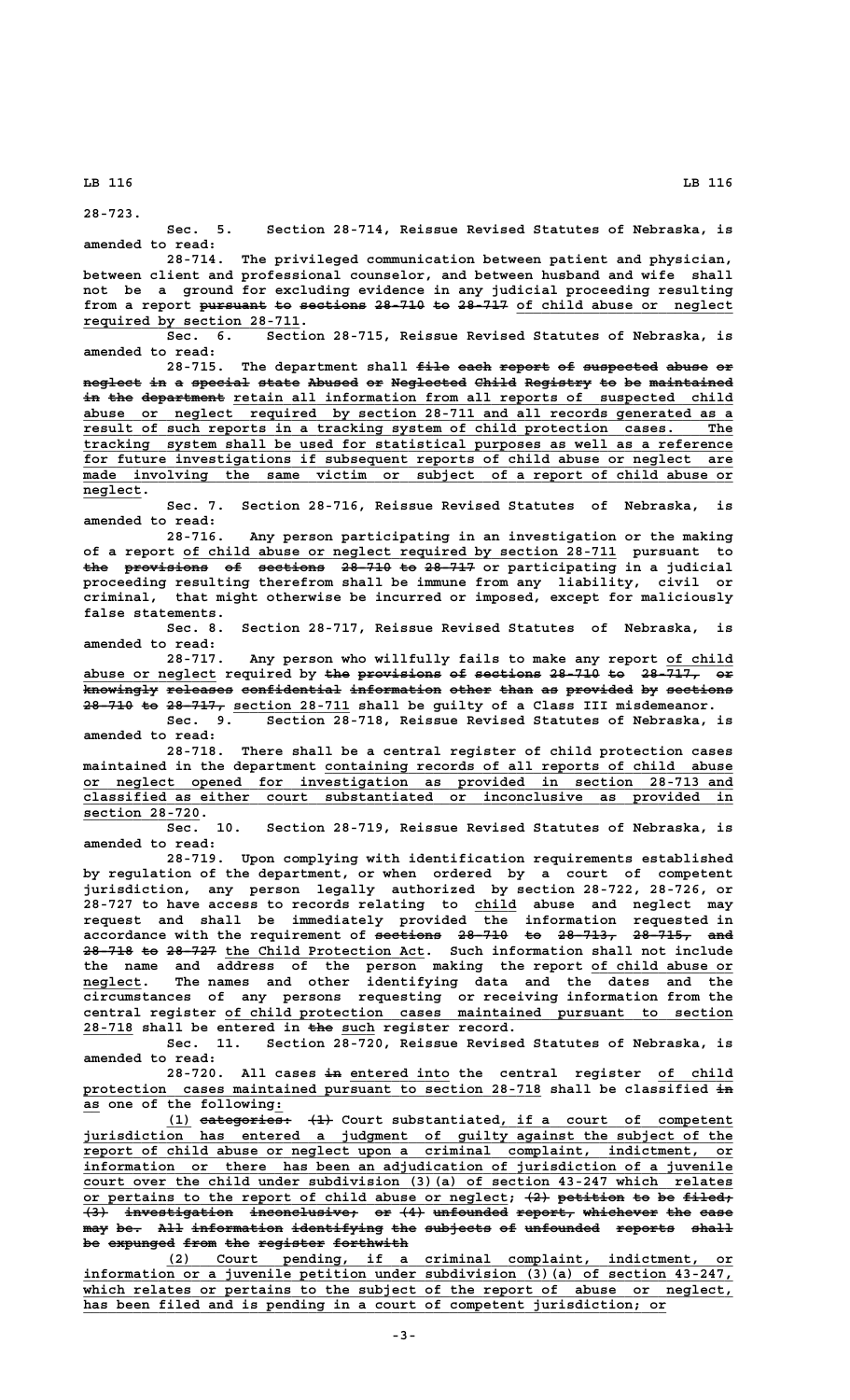**\_\_\_\_\_\_\_\_\_\_\_\_\_\_\_\_\_\_\_\_\_\_\_\_\_\_\_\_\_\_\_\_\_\_\_\_\_\_\_\_\_\_\_\_\_\_\_\_\_\_\_\_\_\_\_\_\_\_\_\_\_\_\_\_\_\_\_\_ (3) Inconclusive, if the department's determination of child abuse \_\_\_\_\_\_\_\_\_\_\_\_\_\_\_\_\_\_\_\_\_\_\_\_\_\_\_\_\_\_\_\_\_\_\_\_\_\_\_\_\_\_\_\_\_\_\_\_\_\_\_\_\_\_\_\_\_\_\_\_\_\_\_\_\_\_\_\_\_\_\_\_\_\_\_\_\_\_ or neglect against the subject of the report of child abuse or neglect was** made, by a preponderance of the evidence, based upon an investigation pursuant  **\_\_\_\_\_\_\_\_\_\_\_\_\_\_\_\_\_ to section 28-713.**

 **\_\_\_\_\_\_\_\_\_\_\_\_\_\_\_\_\_\_\_\_\_\_\_\_\_\_\_\_\_\_\_\_\_\_\_\_\_\_\_\_\_\_\_\_\_\_\_\_\_\_\_\_\_\_\_\_\_\_ Sec. 12. All reports of child abuse or neglect which are not under \_\_\_\_\_\_\_\_\_\_\_\_\_\_\_\_\_\_\_\_\_\_\_\_\_\_\_\_\_\_\_\_\_\_\_\_\_\_\_\_\_\_\_\_\_\_\_\_\_\_\_\_\_\_\_\_\_\_\_\_\_\_\_\_\_\_\_\_\_\_\_\_\_\_\_\_\_\_ subdivision (1), (2), or (3) of section 28-720 shall be considered unfounded \_\_\_\_\_\_\_\_\_\_\_\_\_\_\_\_\_\_\_\_\_\_\_\_\_\_\_\_\_\_\_\_\_\_\_\_\_\_\_\_\_\_\_\_\_\_\_\_\_\_\_\_\_\_\_\_\_\_\_\_\_\_\_\_\_\_\_\_\_\_\_\_\_\_\_\_\_\_ and shall be maintained only in the tracking system of child protection cases \_\_\_\_\_\_\_\_\_\_\_\_\_\_\_\_\_\_\_\_\_\_\_\_\_\_\_\_\_\_\_\_\_\_\_\_\_\_\_\_\_\_\_\_\_\_\_\_\_\_\_\_\_\_\_\_\_\_\_\_\_\_\_\_\_\_\_\_\_\_\_\_\_\_\_\_\_\_ pursuant to section 28-715 and not in the central register of child protection \_\_\_\_\_\_\_\_\_\_\_\_\_\_\_\_\_\_\_\_\_\_\_\_\_\_\_\_\_\_\_\_\_\_\_\_\_\_\_\_\_\_\_\_ cases maintained pursuant to section 28-718.**

**Sec. 13. Section 28-721, Reissue Revised Statutes of Nebraska, is amended to read:**

**28-721. At any time, the department may amend, expunge, or remove \_\_\_\_\_\_\_\_\_\_\_\_\_\_\_\_\_\_\_\_\_\_\_\_\_\_\_\_\_\_\_\_\_\_\_\_\_\_\_\_\_\_\_\_\_\_\_\_ from the central register of child protection cases maintained pursuant to \_\_\_\_\_\_\_\_\_\_\_\_\_\_ section 28-718 any record upon good cause shown and upon notice to the**  $\overline{\text{subject}}$  subject of the report of child abuse or neglect and to the division.

**Sec. 14. Section 28-722, Reissue Revised Statutes of Nebraska, is amended to read:**

28-722. Upon request, a subject of a the report of child abuse or neglect or, if such subject is a minor or otherwise legally incompetent, the  **—————— \_\_\_\_\_\_\_ guardian or guardian ad litem of the person subject, shall be entitled to receive a copy of all information contained in the central register of child \_\_\_\_\_\_\_\_ \_\_\_\_\_\_\_\_\_\_\_\_\_\_\_\_\_\_\_\_\_\_\_\_\_\_\_\_\_\_\_\_\_\_\_\_\_\_\_\_\_\_\_\_\_\_\_\_\_\_\_\_\_\_ protection cases maintained pursuant to section 28-718 pertaining to his or her case. The department shall not release data that would be harmful or detrimental or that would identify or locate a person who, in good faith, made \_\_\_\_\_\_\_\_\_\_\_\_\_\_\_\_\_\_\_\_\_\_\_\_\_ a report of child abuse or neglect or cooperated in a subsequent investigation unless ordered to do so by a court of competent jurisdiction.**

**Sec. 15. Section 28-723, Reissue Revised Statutes of Nebraska, is amended to read:**

**28-723. At any time subsequent to the completion of the** department's investigation, a the subject of a the report of child abuse or  **\_\_\_\_\_\_\_ neglect may request the department to amend, expunge identifying information** from, or remove the record of the report from the register central register of  **\_\_\_\_\_\_\_\_\_\_\_\_\_\_\_\_\_\_\_\_\_\_\_\_\_\_\_\_\_\_\_\_\_\_\_\_\_\_\_\_\_\_\_\_\_\_\_\_\_\_\_\_\_\_\_\_\_\_\_\_\_\_\_\_\_\_ child protection cases maintained pursuant to section 28-718. If the department refuses to do so or does not act within thirty days, the subject of\_\_ \_\_\_\_\_\_\_\_\_\_\_\_\_\_\_\_\_\_\_\_\_\_\_\_\_\_\_\_\_\_\_\_\_\_\_\_\_\_\_ the report of child abuse or neglect shall have the right to a fair hearing within the department to determine whether the record of the report of child \_\_\_\_\_\_\_\_\_** abuse or neglect should be amended, expunged, or removed on the grounds that **it is inaccurate or that it is being maintained in a manner inconsistent with sections** 28-710, 28-711, 28-712, 28-713, 28-715, and 28-718 to 28-727 the  **\_\_\_\_\_\_\_\_\_\_\_\_\_\_\_\_\_\_\_\_ Child Protection Act. Such fair hearing shall be held within a reasonable time after the subject's request and at a reasonable place and hour. In such hearings, the burden of proving the accuracy and consistency of the record shall be on the department. A juvenile court finding of child abuse or child neglect shall be presumptive evidence that the report was not unfounded. The hearing shall be conducted by the head of the department or his or her designated agent, who is hereby authorized and empowered to order the amendment, expunction, or removal of the record to make it accurate or** consistent with the requirements of <del>sections 28-710, 28-711,</del> 28-712, 28-713, 28-715, and 28-718 to 28-727 the act. The decision shall be made in writing, **at the close of the hearing, or within thirty days thereof, and shall state the reasons upon which it is based. Decisions of the department may be appealed under the provisions of the Administrative Procedure Act.**

**Sec. 16. Section 28-724, Reissue Revised Statutes of Nebraska, is amended to read:**

**28-724. Written notice of any amendment, expunction, or removal of \_\_\_\_\_\_\_\_\_\_\_\_\_\_\_\_\_\_\_\_\_\_\_\_\_\_\_\_\_\_\_\_\_\_\_\_\_\_\_\_\_\_\_\_\_\_\_\_\_\_\_\_\_\_\_\_\_\_\_\_\_\_\_\_\_\_\_ any record in the central register of child protection cases maintained** pursuant to section 28-718 made pursuant to sections 28-710, 28-711, 28-712, **28-713, 28-715, and 28-718 to 28-727** shall be served upon the subject of such  **\_\_\_ \_\_\_\_\_\_\_\_\_\_\_\_\_\_\_\_\_\_\_\_\_\_\_\_\_ the report of child abuse or neglect. The department shall inform any other individuals or agencies which received such record pursuant to sections ———————— —— ———————— 28-710, 28-711, 28-712, 28-713, 28-715, and 28-718 to 28-727 or in any other ——————— ——————— ——————— ——————— ——————— ——— —————— —— —————— —— —— ——— ————**  $m$ anner to amend, expunge, or remove of any amendment, expunction, or removal  **\_\_of such record.**

**Sec. 17. Section 28-725, Revised Statutes Supplement, 2004, is amended to read:**

 **——————— \_\_\_\_\_\_\_\_\_\_\_ 28-725. All records information of the department concerning reports of child abuse or neglect of noninstitutional child abuse or neglect \_\_\_\_\_\_\_\_\_\_\_\_\_\_\_\_\_\_\_\_\_\_\_\_\_\_ ————— ————— —— ——————** children, including <del>reports made to the department or</del> information in the  **\_\_\_\_\_\_\_\_\_\_\_\_\_\_\_\_\_\_\_\_\_\_\_\_\_\_\_\_\_\_\_\_\_\_\_\_\_\_\_\_\_\_\_\_\_\_\_\_\_\_\_\_\_\_\_\_\_\_\_\_\_\_\_\_\_\_\_\_\_\_\_\_\_\_\_\_\_\_ tracking system of child protection cases maintained pursuant to section \_\_\_\_\_\_\_\_\_\_\_\_\_\_\_\_\_\_\_\_\_\_\_\_ \_\_\_\_\_\_\_\_\_\_\_\_\_\_\_\_\_\_\_\_\_\_\_\_\_\_\_\_\_\_\_\_\_\_\_\_ 28-715 or records in the central register of child protection cases maintained** pursuant to section 28-718, and all records information of the department  **\_\_\_\_\_\_\_\_\_\_ generated as a result of such reports or records, shall be confidential and**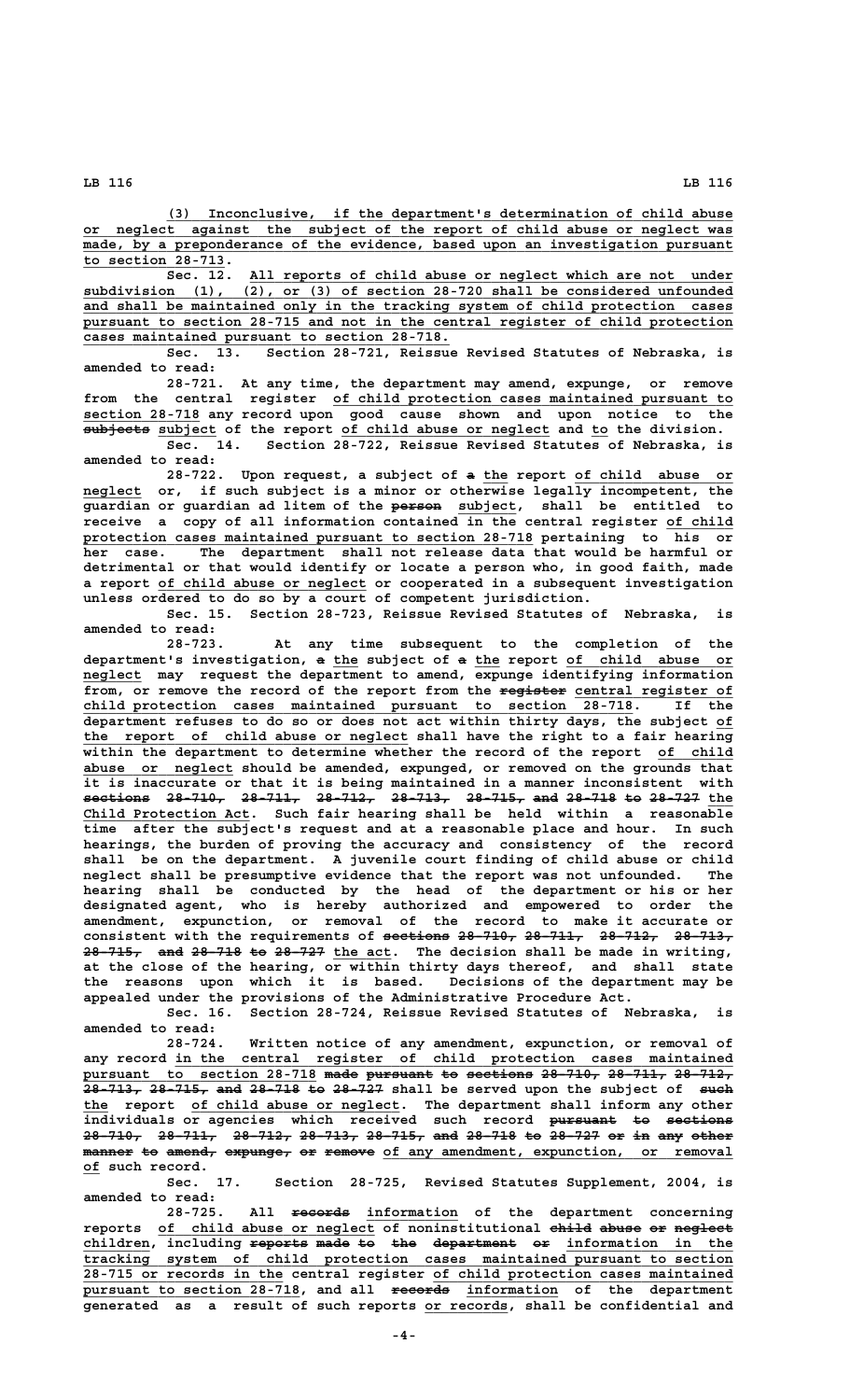shall not be disclosed except as specifically authorized by sections 28-710 to 28-713, 28-715, 28-718 to 28-727, and the Child Protection Act and sections  **\_\_\_\_\_\_\_\_\_\_\_\_\_\_\_\_\_\_\_\_\_\_\_\_\_\_\_\_\_\_\_\_\_\_\_ 28-734 to 28-739 or other applicable law. The subject of the report of child \_\_\_\_\_\_\_\_\_\_\_\_\_\_\_\_\_\_\_\_\_\_\_\_\_\_\_\_\_\_\_\_\_\_\_\_\_\_\_\_\_\_\_\_\_\_\_\_\_\_\_\_\_\_\_\_\_\_\_\_\_\_\_\_\_\_\_\_\_\_\_\_\_\_\_\_\_\_ abuse or neglect may authorize any individual or organization to receive the** following information from the central register of child protection cases maintained pursuant to section 28-718 which relates or pertains to him or her:  **\_\_\_\_\_\_\_\_\_\_\_\_\_\_\_\_\_\_\_\_\_\_\_\_\_\_\_\_\_\_\_\_\_\_\_\_\_\_\_\_\_\_\_\_\_\_\_\_\_\_\_\_\_\_\_\_\_\_\_\_\_\_\_\_\_\_\_\_\_\_\_\_\_\_\_\_\_\_ (1) The date of the alleged child abuse or neglect; and (2) the classification \_\_\_\_\_\_\_\_\_\_\_\_\_\_\_\_\_\_\_\_\_\_\_\_\_\_\_\_\_\_\_\_\_\_\_\_\_\_\_ of the case pursuant to section 28-720. Permitting, assisting, or encouraging the unauthorized release of any information contained in such reports or records shall be a Class V misdemeanor.**

**Sec. 18. Section 28-726, Revised Statutes Supplement, 2004, is amended to read:**

**28-726. Except as provided in this section and sections 28-722 and** 28-734 to 28-739, no person, official, or agency shall have access to such  **——————— \_\_\_\_\_\_\_\_\_\_\_\_\_\_\_\_\_\_\_\_\_\_\_\_\_\_\_\_\_\_\_\_\_\_\_\_\_\_\_\_\_\_\_\_\_\_\_\_\_\_\_\_\_\_\_\_\_\_\_\_\_\_\_\_\_\_\_\_ records information in the tracking system of child protection cases \_\_\_\_\_\_\_\_\_\_\_\_\_\_\_\_\_\_\_\_\_\_\_\_\_\_\_\_\_\_\_\_\_\_\_\_\_\_\_\_\_\_\_\_\_\_\_\_\_\_\_\_\_\_\_\_\_\_\_\_\_\_\_\_\_\_\_\_\_\_\_\_\_\_\_\_\_\_ maintained pursuant to section 28-715 or in records in the central register of \_\_\_\_\_\_\_\_\_\_\_\_\_\_\_\_\_\_\_\_\_\_\_\_\_\_\_\_\_\_\_\_\_\_\_\_\_\_\_\_\_\_\_\_\_\_\_\_\_\_\_\_\_\_\_\_\_\_\_\_\_\_\_\_\_\_ child protection cases maintained pursuant to section 28-718 unless in** furtherance of purposes directly connected with the administration of seetions 28-710 to 28-727 the Child Protection Act. Such persons, officials, and  **——————— \_\_\_\_\_\_\_\_\_\_\_ agencies having access to such records information shall include, but not be limited to:**

> **(1) A law enforcement agency investigating a report of known or \_\_\_\_\_ suspected child abuse or neglect;**

(2) A county attorney in preparation of an abuse, neglest, or  $\texttt{termination}$  a child abuse or neglect petition or termination of parental  **rights petition; \_\_\_\_\_\_**

**(3) A physician who has before him or her a child whom he or she reasonably suspects may be abused or neglected;**

**(4) An agency having the legal responsibility or authorization to care for, treat, or supervise an abused or neglected child or a parent, a guardian, or other person responsible for the abused or neglected child's** welfare who is the subject of  $a$  the report of child abuse or neglect;

**(5) Any person engaged in bona fide research or auditing. No** information identifying the subjects of the report of child abuse or neglect **shall be made available to the researcher or auditor;**

(6) The State Foster Care Review Board when the <del>records relate</del> information relates to a child in a foster care placement as defined in  **——————— \_\_\_\_\_\_\_\_\_\_\_ section 43-1301. The records information provided to the state board shall not include the name or identity of any person making a report of suspected child abuse or neglect;**

> **(7) The designated protection and advocacy system authorized pursuant to the Developmental Disabilities Assistance and Bill of Rights Act** of 2000, 42 U.S.C. 15001, as the act existed on January 1, 2005, and  $-$  42  $\overline{u}$ . S.C. 6000, as the act existed on September 1, 2001, and the Protection and **Advocacy for Mentally Ill Individuals Act, 42 U.S.C. 10801, as the act existed on September 1, 2001, acting upon a complaint received from or on behalf of a person with developmental disabilities or mental illness;**

> **(8) The person or persons having custody of the abused or neglected \_\_\_\_\_ child in situations of alleged out-of-home child abuse or neglect; and**

> **(9) For purposes of licensing providers of child care programs, the Department of Health and Human Services Regulation and Licensure.**

> **Sec. 19. Section 28-727, Reissue Revised Statutes of Nebraska, is amended to read:**

> **28-727. Upon request, a physician or the person in charge of an institution, school, facility, or agency making a legally mandated report of\_\_ \_\_\_\_\_\_\_\_\_\_\_\_\_\_\_\_\_\_\_\_\_\_\_\_\_\_\_\_\_\_\_\_\_\_\_\_\_\_\_\_\_\_\_\_\_\_\_\_\_ child abuse or neglect pursuant to section 28-711 shall receive a summary of the findings of and actions taken by the department in response to his or her report. The amount of detail such summary contains shall depend on the source \_\_\_\_\_\_\_\_\_\_\_\_\_\_\_\_\_\_\_\_\_\_\_\_\_\_\_\_\_ of the report of child abuse or neglect and shall be established by regulations of the department.**

> **Sec. 20. Section 43-1724, Reissue Revised Statutes of Nebraska, is amended to read:**

> **43-1724. Any employer or other payor who fails to withhold and remit any income of an obligor receiving income from the employer or other payor, after proper notice as provided in section 43-1723, shall be required** to pay the certified amount to the elerk of the district court specified in **the notice** State Disbursement Unit. The county attorney or authorized **attorney may file an action in district court to enforce this section. The \_\_\_ \_\_\_\_\_\_\_\_\_\_\_\_\_\_\_\_\_\_\_\_\_\_\_\_\_\_\_\_\_\_\_\_\_\_\_\_\_\_\_\_\_\_\_\_\_\_\_\_\_\_\_\_\_\_\_\_\_\_\_\_\_\_\_\_\_\_\_\_\_\_\_\_\_\_\_\_\_\_ court may sanction an employer or other payor twenty-five dollars per day, up \_\_\_\_\_\_\_\_\_\_\_\_\_\_\_\_\_\_\_\_\_\_\_\_\_\_\_\_\_\_\_\_\_\_\_\_\_\_\_\_\_\_\_\_\_\_\_\_\_\_\_\_\_\_\_\_\_\_\_\_\_\_\_\_\_\_\_\_\_\_\_\_\_\_\_\_\_\_ to five hundred dollars per incident, for failure to comply with proper notice. \_\_\_\_\_\_\_**

**Sec. 21. Section 43-3342.03, Reissue Revised Statutes of Nebraska,**